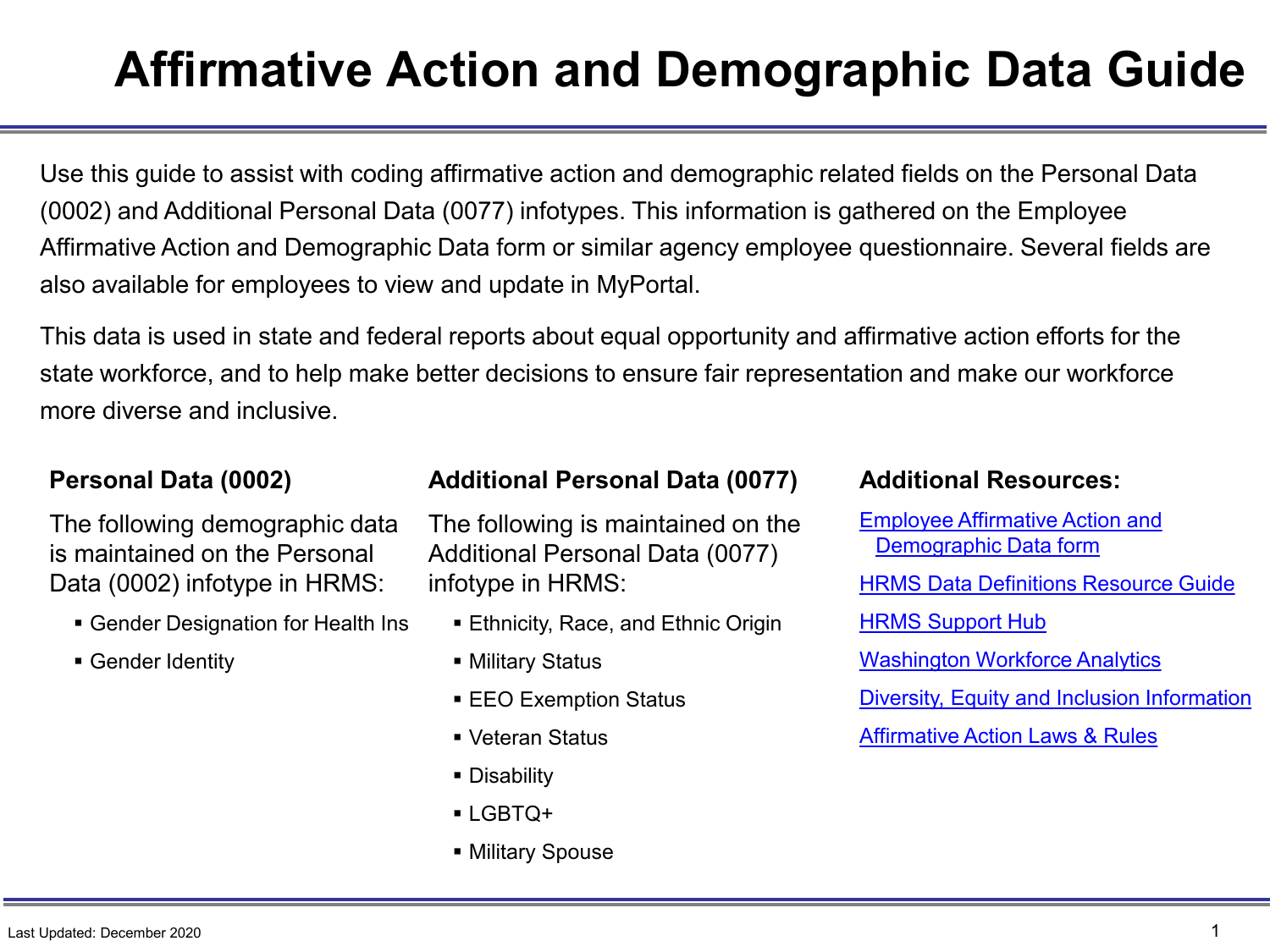### **Personal Data**

#### **Personal Data (0002)**

The following demographic data is maintained on the Personal Data (0002) infotype in HRMS:

- Gender Designation for Health Ins
- Gender Identity

This information is gathered on the Employee Affirmative Action and Demographic Data form or similar agency employee questionnaire and is used in state and federal reporting. Employees can view and update this information in MyPortal.

| Name                              |                     |                 |
|-----------------------------------|---------------------|-----------------|
| Form Addr.                        | ٠                   |                 |
| Last name                         | <b>TURNER</b>       |                 |
| First name                        | PAIGE               |                 |
| Middle name                       |                     |                 |
|                                   |                     | Nickname        |
| Suffix                            | ▼                   |                 |
| Name                              | <b>TURNER PAIGE</b> |                 |
|                                   |                     |                 |
| HR data                           |                     |                 |
| SSN                               | 999-99-9999         |                 |
| Date of Birth                     | 01/01/1970          |                 |
| Marital status                    | Marr.               | Since           |
|                                   |                     |                 |
| HR data (Continued)               |                     |                 |
| Gender Designation for Health Ins |                     | Gender Identity |
| ● Female<br><b>O</b> Male         |                     | 2 Female<br>÷   |
|                                   |                     |                 |
|                                   |                     |                 |

Note: This guide does not cover the remaining fields on this infotype. Refer to the New Hire Action (PA) – Create New Hire or Personal Data user procedures on the HRMS Support Hub for tips on completing those fields.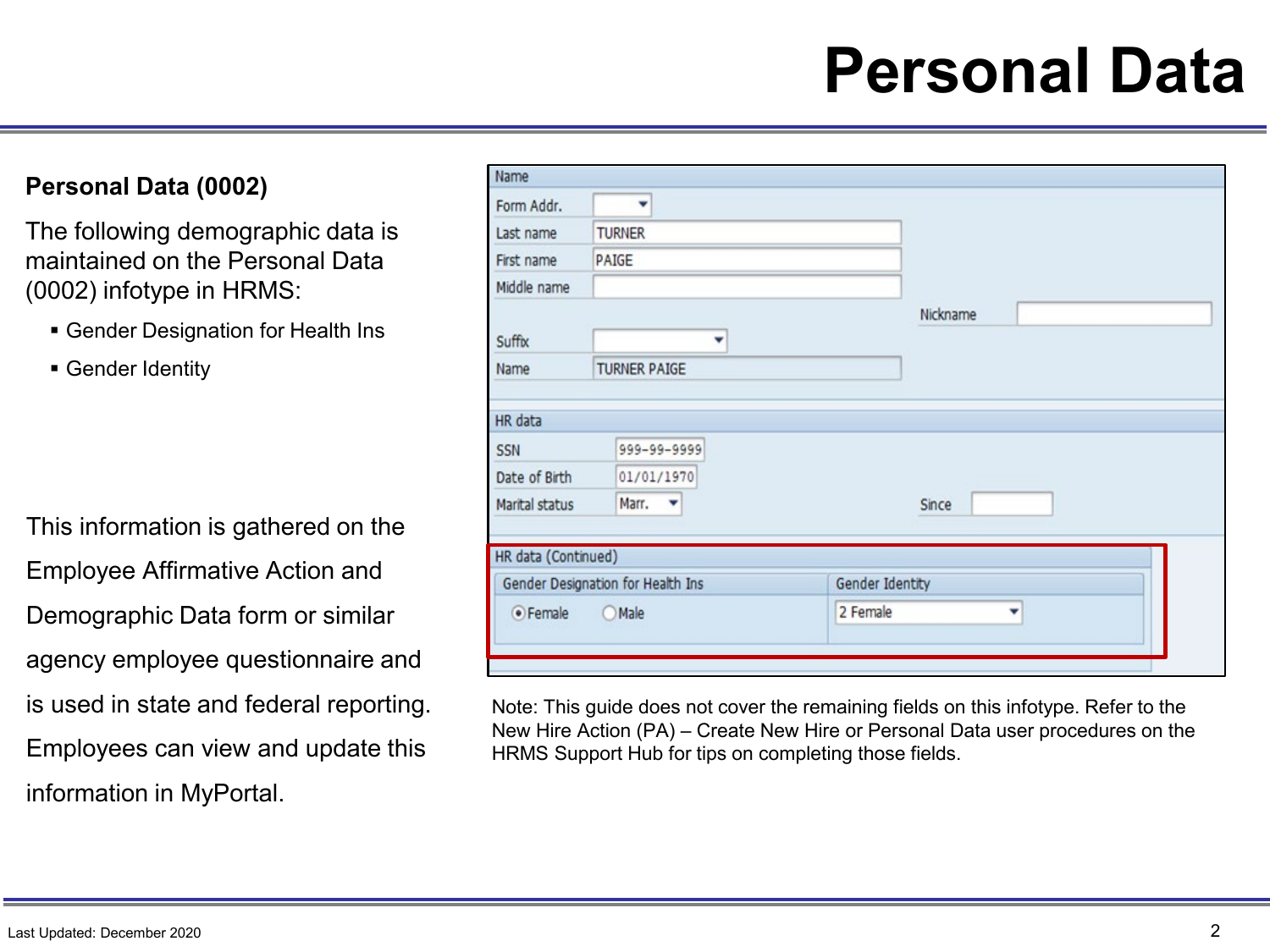## **Gender Designation for Health Ins**

Employee gender designation for health insurance purposes is collected from the employee on the Employee Affirmative Action and Demographic Data form (or similar agency employee questionnaire). Employees can view and update this field in MyPortal.

This data is used to meet current requirements for Medicare federal reporting and eligibility determinations, meet health plan vendor requirements, ensure coordination of benefits and efficient claims processing. This field shall not be used by state agencies for any workforce planning or reporting purposes.

- Enter the employee's gender designation for health insurance purposes into HRMS by selecting the appropriate Gender Designation for Health Ins radio button based on the employee's selection on the employee data form.
- The available selections for this field are Female or Male; and the system will default to Female. Keep the system default value if the employee chooses not to disclose this information.



*Sample selection on the Employee Affirmative Action and Demographic Data form.*

| Gender Designation for Health Ins |       |  |  |
|-----------------------------------|-------|--|--|
| · Female                          | OMale |  |  |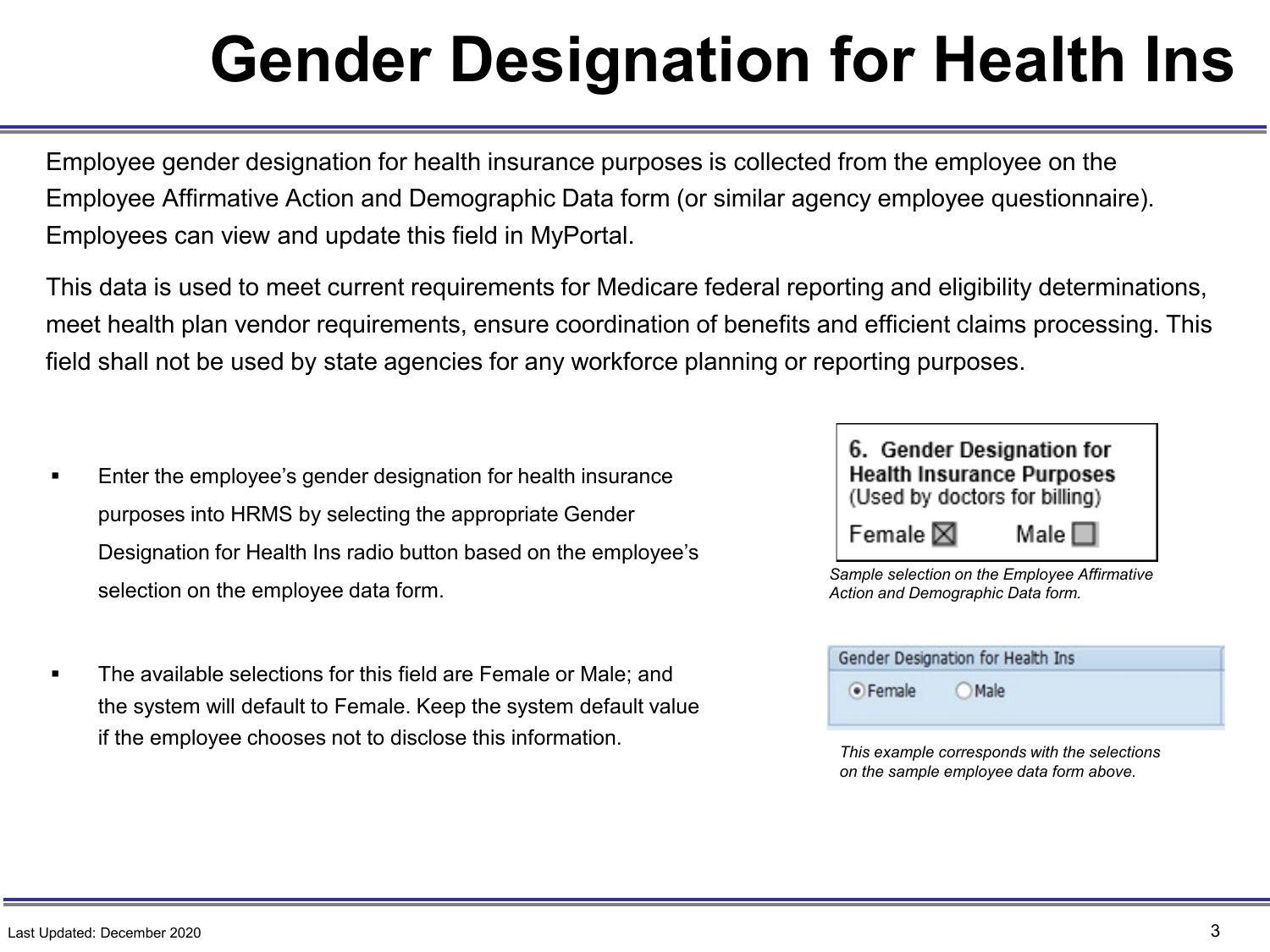## **Gender Identity**

Gender identity data is collected from the employee on the Employee Affirmative Action and Demographic Data form (or similar agency employee questionnaire) to help determine workforce representation. This helps agencies and the enterprise develop and implement affirmative action plans and strategies to ensure fair representation and make our workforce more diverse and inclusive. Employees can view and update this field in MyPortal.

- Enter the employee's gender identity into HRMS by selecting the appropriate option in the Gender Identity drop down menu based on the employee's selection on the employee data form.
- This field will default to Unspecified. If the employee has not yet completed an Employee Affirmative Action and Demographic Data form (or other agency questionnaire) or did not provide a gender identity, select Unspecified in the Gender Identity field in HRMS.



| Gender Identity |  |
|-----------------|--|
| Female          |  |
|                 |  |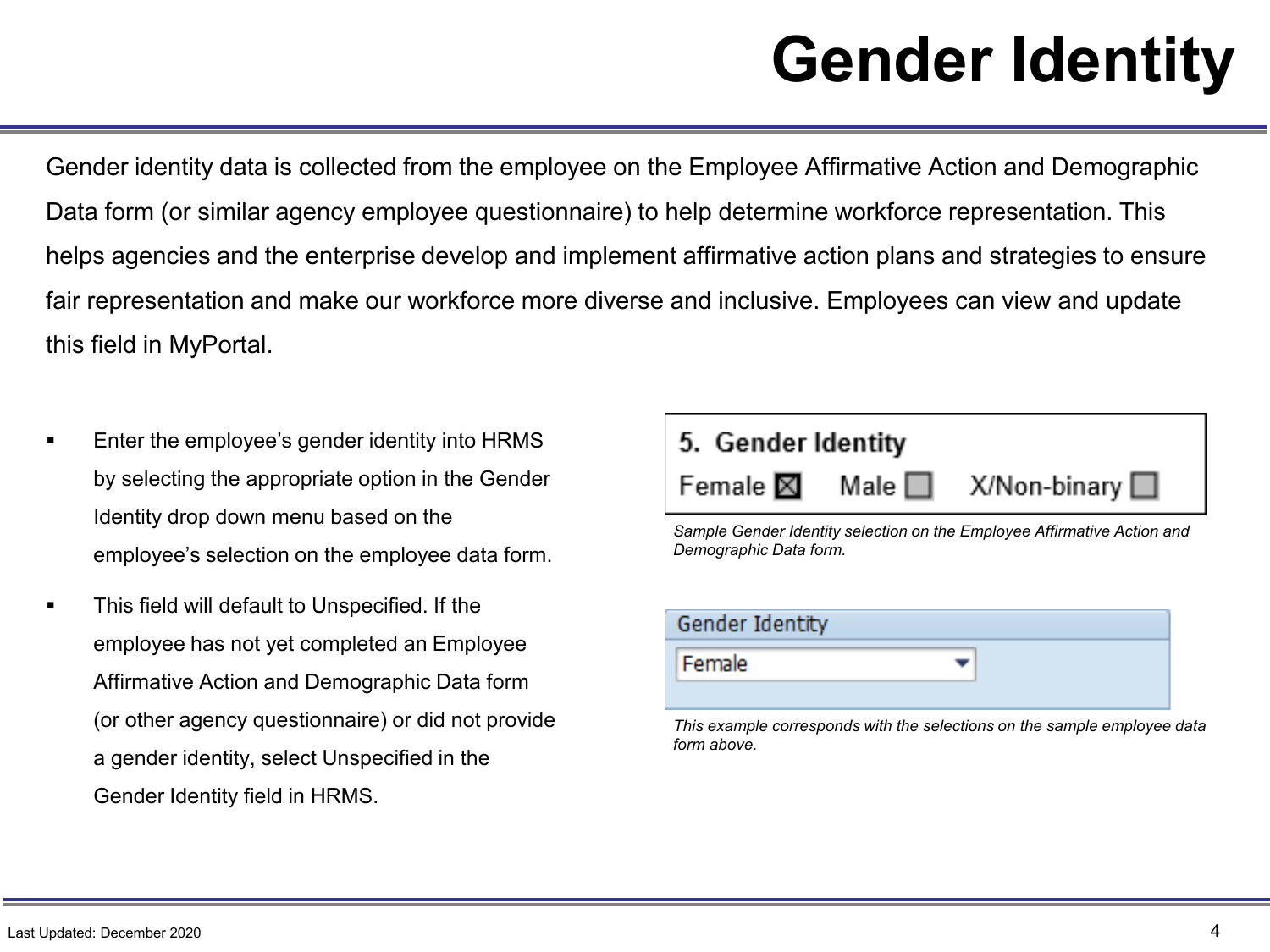### **Additional Personal Data**

#### **Additional Personal Data (0077)**

The following is maintained on the Additional Personal Data (0077) infotype in HRMS:

- **Ethnicity, Race, and Ethnic Origin**
- Military Status
- **EEO Exemption Status**
- Veteran Status
- **Disability**
- LGBTQ+
- Military Spouse

This information is gathered on the Employee Affirmative Action and Demographic Data form or similar agency employee questionnaire and is used for affirmative action and workforce diversity reporting. Employees can view and update several of these fields in MyPortal.

| <b>Additional Personal Data</b>       |                    |                                        |                      |
|---------------------------------------|--------------------|----------------------------------------|----------------------|
| Ethnic origin                         | Hispanic           | ▼                                      |                      |
| Ethnicity(New)                        | Hispanic/Latino    |                                        |                      |
|                                       |                    |                                        |                      |
| Race Data                             |                    |                                        |                      |
| Race Category                         |                    | M                                      |                      |
| American Indian/Alaskan Native        |                    |                                        |                      |
| Asian                                 |                    |                                        |                      |
| Black or African American             |                    |                                        |                      |
| Native Hawaiian or Other Pac Islander |                    |                                        |                      |
| White                                 |                    |                                        |                      |
| $\sim 10^{11}$                        |                    |                                        |                      |
| Military status                       | Rtrd $Vert > $500$ | $\blacktriangleright$ Rtrd Vet > \$500 |                      |
| Beneficiary Identification Number     |                    |                                        |                      |
| Exempt from EEO                       |                    |                                        |                      |
| <b>Veteran Status</b>                 |                    | <b>Disability</b>                      |                      |
| Discharge Date<br>08/31/1981          |                    | <b>Status</b>                          | Not informed/unkno ▼ |
| O Protected Veteran                   |                    | Disability Date                        |                      |
| Special Disabled Veteran              |                    | Date Learned                           |                      |
| Vietnam Era Veteran                   |                    |                                        |                      |
| Other Protected Veteran               |                    |                                        |                      |
| Recently Separated Veteran            |                    | <b>Additional Demographics</b>         |                      |
| Armed Forces Service Medal Veteran    |                    | $LGBTO+$                               | Yes                  |
| Disabled Veteran                      |                    | Military Spouse                        | <b>No</b>            |
| ◯ Not a Protected Veteran             |                    |                                        |                      |
| Prefers Not to Answer                 |                    |                                        |                      |
| ◯ Non Veteran                         |                    |                                        |                      |
|                                       |                    |                                        |                      |

The start date of this infotype should be the start date of the

appointment or the actual effective date of the change.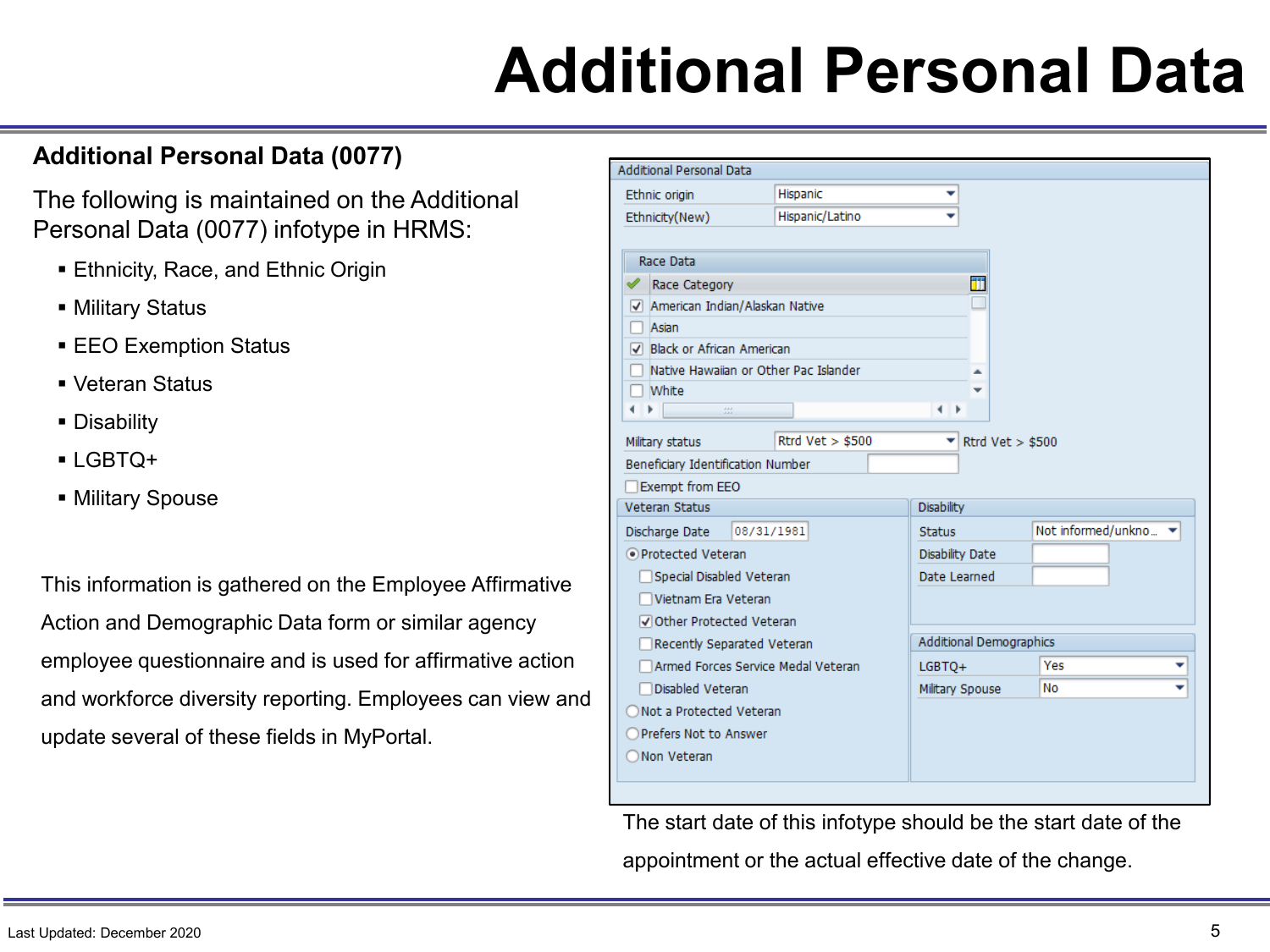## **Ethnicity, Race, Ethnic Origin**

Ethnicity and race data is collected from the employee on the Employee Affirmative Action and Demographic Data form (or similar agency employee questionnaire) to help determine workforce representation. This helps agencies and the enterprise develop and implement affirmative action plans and strategies to ensure fair representation and make our workforce more diverse and inclusive. Employees can view and update these fields in MyPortal.

| 9. What race and/or ethnicity do you consider yourself? Select all that apply. |                             |                 |  |  |
|--------------------------------------------------------------------------------|-----------------------------|-----------------|--|--|
| ■ ⊠ American Indian or Alaska Native                                           | <b>⊠ Hispanic or Latino</b> | $\Box$ Asian    |  |  |
| Ⅰ I Native Hawaiian or Other Pacific Islander                                  | ⊠ Black or African-American | $\square$ White |  |  |
|                                                                                |                             |                 |  |  |

*Sample Race/Ethnicity options on the Employee Affirmative Action and Demographic Data form.*

#### **Ethnicity(New)**

- **If "Hispanic or Latino"** is selected on the employee data form, enter Hispanic/Latino into the Ethnicity field in HRMS.
- If "**Hispanic or Latino**" is *not* selected on the employee data form, enter Not Hispanic/Latino into the Ethnicity field in HRMS.

|               | Additional Personal Data |                 |  |
|---------------|--------------------------|-----------------|--|
| Ethnic origin |                          |                 |  |
|               | Ethnicity(New)           | Hispanic/Latino |  |

*This example corresponds with the selections on the sample employee data form above.*

|               | <b>Additional Personal Data</b> |                     |  |  |
|---------------|---------------------------------|---------------------|--|--|
| Ethnic origin |                                 |                     |  |  |
|               | Ethnicity(New)                  | Not Hispanic/Latino |  |  |

Note: When Ethnic Origin and Ethnicity fields are both populated, HRMS will display a warning message "Ethnicity(New) field maintained thus Ethnic origin field is disregarded". This message is referring to the Ethnic Origin field being disregarded on the EEO-4 report. If the Ethnicity is set to Not Hispanic/Latino, then one or more Race check boxes must be selected or the employee will not be counted in the male/female by race columns on the EEO-4 report.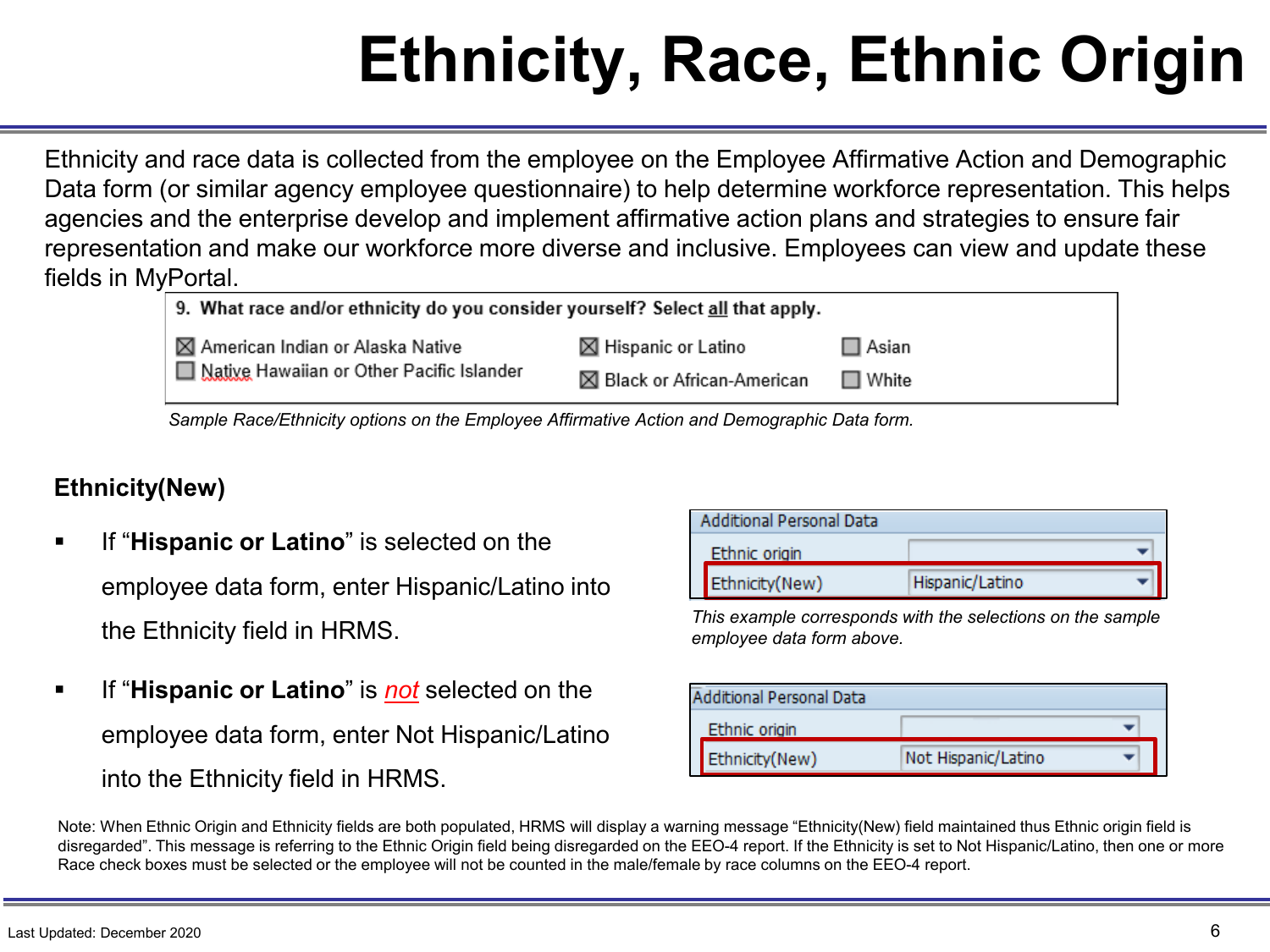## **Ethnicity, Race, Ethnic Origin, cont…**

| 9. What race and/or ethnicity do you consider yourself? Select all that apply. |                                |                 |  |
|--------------------------------------------------------------------------------|--------------------------------|-----------------|--|
| ⊠ American Indian or Alaska Native                                             | $\boxtimes$ Hispanic or Latino | $\square$ Asian |  |
| Native Hawaiian or Other Pacific Islander                                      | ⊠ Black or African-American    | $\Box$ White    |  |

*Sample Race/Ethnicity options on the Employee Affirmative Action and Demographic Data form.*

#### **Race Data**

- Enter all race categories selected on the employee data form into HRMS by checking the corresponding boxes.
- If the employee's Ethnicity is set to Not Hispanic/Latino, it is important that one or more races are selected or the employee will not be counted on the EEO-4 report.
- If multiple races are selected, the system will prompt you to also check the Two or More Races box. Do not check Two or More Races by itself.

|   | Race Data                             |  |  |  |
|---|---------------------------------------|--|--|--|
| ✔ | Race Category                         |  |  |  |
|   | American Indian/Alaskan Native        |  |  |  |
|   | Asian                                 |  |  |  |
|   | <b>Black or African American</b>      |  |  |  |
|   | Native Hawaiian or Other Pac Islander |  |  |  |
|   | White                                 |  |  |  |
|   | 222                                   |  |  |  |

| Race Data                             |  |  |  |
|---------------------------------------|--|--|--|
| Race Category                         |  |  |  |
| American Indian/Alaskan Native        |  |  |  |
| Asian                                 |  |  |  |
| <b>Black or African American</b>      |  |  |  |
| Native Hawaiian or Other Pac Islander |  |  |  |
| White                                 |  |  |  |
| Two or More Races                     |  |  |  |
|                                       |  |  |  |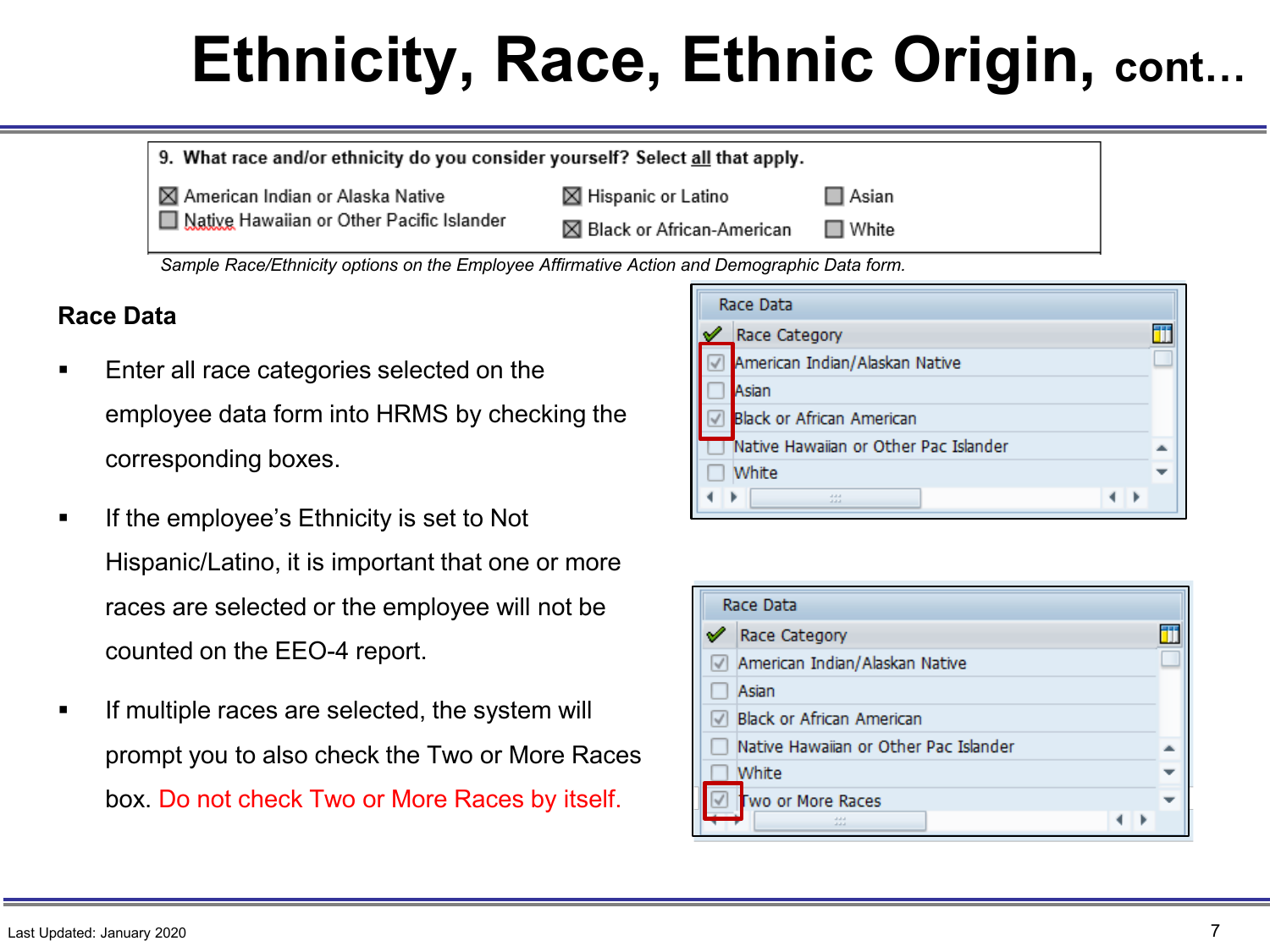## **Ethnicity, Race, Ethnic Origin, cont…**

#### **Ethnic Origin**

 Use the Ethnic Origin Crosswalk below to determine the appropriate Ethnic Origin selection in HRMS.

In the example to the right, Ethnic Origin was set to Hispanic/Latino even though multiple races were selected. This is because the crosswalk indicates Hispanic/Latino always overrides any race combination.

#### **Ethnic Origin Crosswalk**

|                                       | <b>Additional Personal Data</b>  |                 |  |  |
|---------------------------------------|----------------------------------|-----------------|--|--|
|                                       | Hispanic<br>Ethnic origin        |                 |  |  |
| Ethnicity(New)                        |                                  | Hispanic/Latino |  |  |
|                                       |                                  |                 |  |  |
| Race Data                             |                                  |                 |  |  |
| ✔                                     | <b>Race Category</b>             |                 |  |  |
|                                       | American Indian/Alaskan Native   |                 |  |  |
|                                       | Asian                            |                 |  |  |
|                                       | <b>Black or African American</b> |                 |  |  |
| Native Hawaiian or Other Pac Islander |                                  |                 |  |  |
| White                                 |                                  |                 |  |  |
|                                       | 3,33                             |                 |  |  |

| If Ethnicity is:    | and Race is:                                                                       | then Ethnic Origin should be: |
|---------------------|------------------------------------------------------------------------------------|-------------------------------|
| Hispanic/Latino     | (blank)                                                                            | Hispanic                      |
| Hispanic/Latino     | American Indian/Alaska Native                                                      | Hispanic                      |
| Hispanic/Latino     | Asian                                                                              | Hispanic                      |
| Hispanic/Latino     | <b>Black or African American</b>                                                   | Hispanic                      |
| Hispanic/Latino     | Native Hawaiian or Other Pac Islander                                              | Hispanic                      |
| Hispanic/Latino     | White                                                                              | Hispanic                      |
| Hispanic/Latino     | any race combination                                                               | Hispanic                      |
| Not Hispanic/Latino | (blank)                                                                            | White/Not Hispanic origin     |
| Not Hispanic/Latino | American Indian/Alaska Native                                                      | American Indian/Alaskan       |
| Not Hispanic/Latino | American Indian/Alaska Native + any other race                                     | American Indian/Alaskan       |
| Not Hispanic/Latino | Asian                                                                              | Asian or Pacific Islander     |
| Not Hispanic/Latino | Asian + Native Hawaiian or Other Pac Islander or White                             | Asian or Pacific Islander     |
| Not Hispanic/Latino | <b>Black or African American</b>                                                   | Black/Not Hispanic origin     |
| Not Hispanic/Latino | Black or African American + Asian, Native Hawaiian or Other Pac Islander, or White | Black/Not Hispanic origin     |
| Not Hispanic/Latino | Native Hawaiian or Other Pac Islander                                              | Asian or Pacific Islander     |
| Not Hispanic/Latino | Native Hawaiian or Other Pac Islander + White                                      | Asian or Pacific Islander     |
| Not Hispanic/Latino | White                                                                              | White/Not Hispanic origin     |

Note: When Ethnic Origin and Ethnicity fields are both populated, HRMS will display a warning message "Ethnicity(New) field maintained thus Ethnic origin field is disregarded". This message is referring to the Ethnic Origin field being disregarded on the EEO-4 report. If the Ethnicity is set to Not Hispanic/Latino, then one or more Race check boxes must be selected or the employee will not be counted in the male/female by race columns on the EEO-4 report.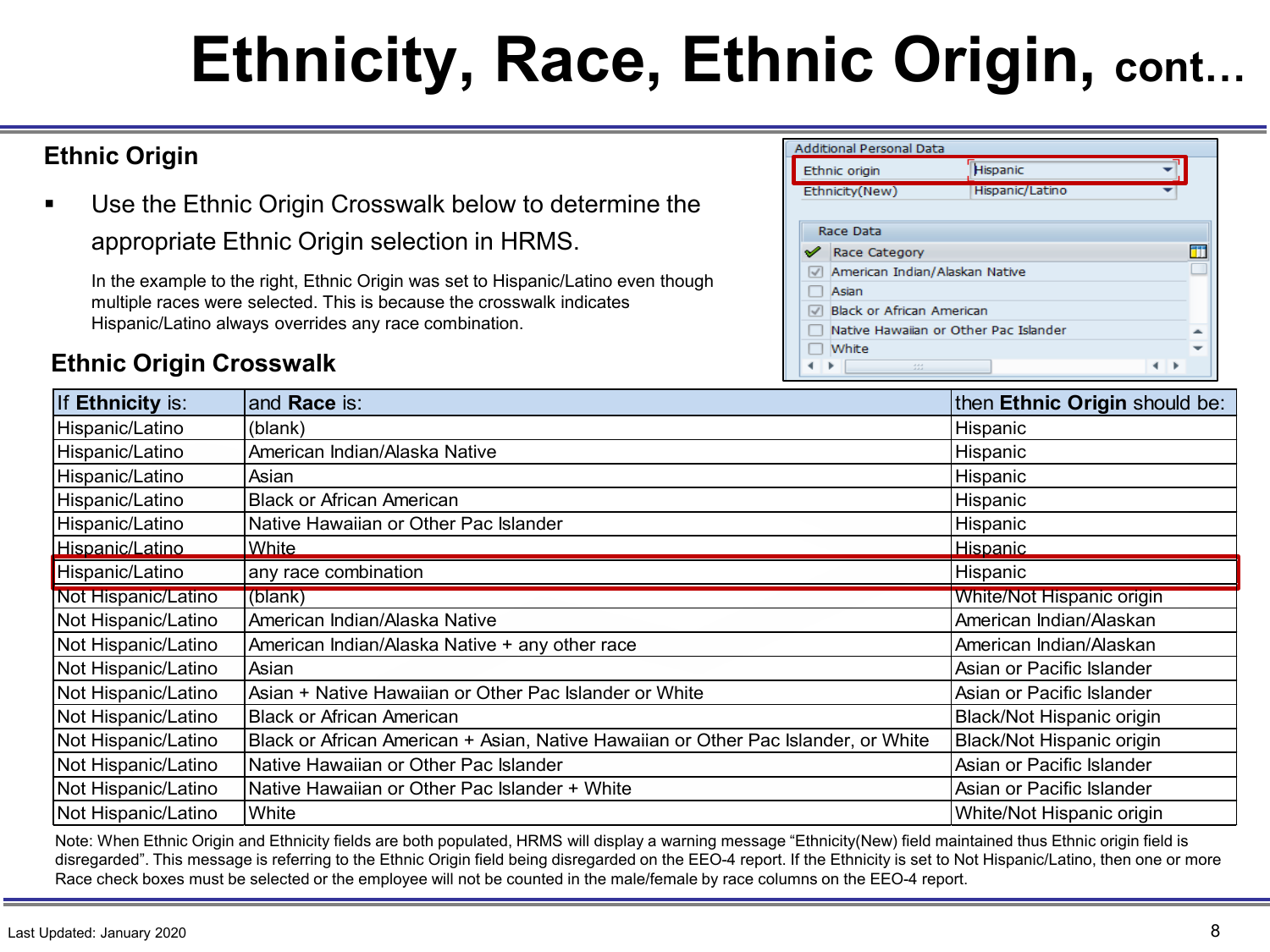## **Military Status**

Military Status is collected to help determine an employee's eligibility for veteran's preference in a layoff. Prior to granting any veteran's preference, review the employee's DD Form 214 or alternate verification of military service and confirm they meet the requirements of the rule. This information is collected and confirmed prior to a layoff and not typically used in enterprise reporting. Employees can view this field in MyPortal, but are instructed to contact their HR Office if it is incorrect.

 Enter the military status provided by the employee into HRMS by selecting the corresponding option in the Military Status drop down menu.

| Military status      | Discharge w/dis<1yr Srvc                               |
|----------------------|--------------------------------------------------------|
|                      | Health Insurance Claim N $1$ yr + w/honor disc <\$500  |
| Exempt from EEO      | Discharge w/dis<1yr Sive<br>Non/Unspec Vet's Status    |
| Veteran Status       | Rtrd Dis Vet $>$ \$500                                 |
| Discharge Date       | Rtrd Dis VtnmVet > \$500                               |
| ○ Protected Veterans | Rtrd $Vert > $500$<br>Rtrd VtnmVet > \$500             |
|                      | □ Special Disabled Vet Sep/Retired Vet < \$500         |
| Vietnam Era Veterar  | Sep/Rtrd Dis VtnmVet<\$500<br>Sep/Rtrd VtnmVet < \$500 |
|                      | Other Protected Ve Unmrrd Spose of Dcsd Vet            |
| □Recently Separated  |                                                        |

Notes:

Selecting an option under Military status will trigger completion of the Military Service (0081) infotype. Refer to the Military Service - Create New Record and Military Service - Change Existing Record procedures for creating and correcting that infotype.

The following Military Status selections are no longer used: Rtrd Dis Vet > \$500, Rtrd Dis VtnmVet > \$500, Rtrd VtnmVet > \$500, Sep/Rtrd Dis VtnmVet<\$500, and Sep/Rtrd VtnmVet < \$500.

The Seniority w Military (29) date type is available in HRMS to track military service that has been verified and meets layoff preference requirements.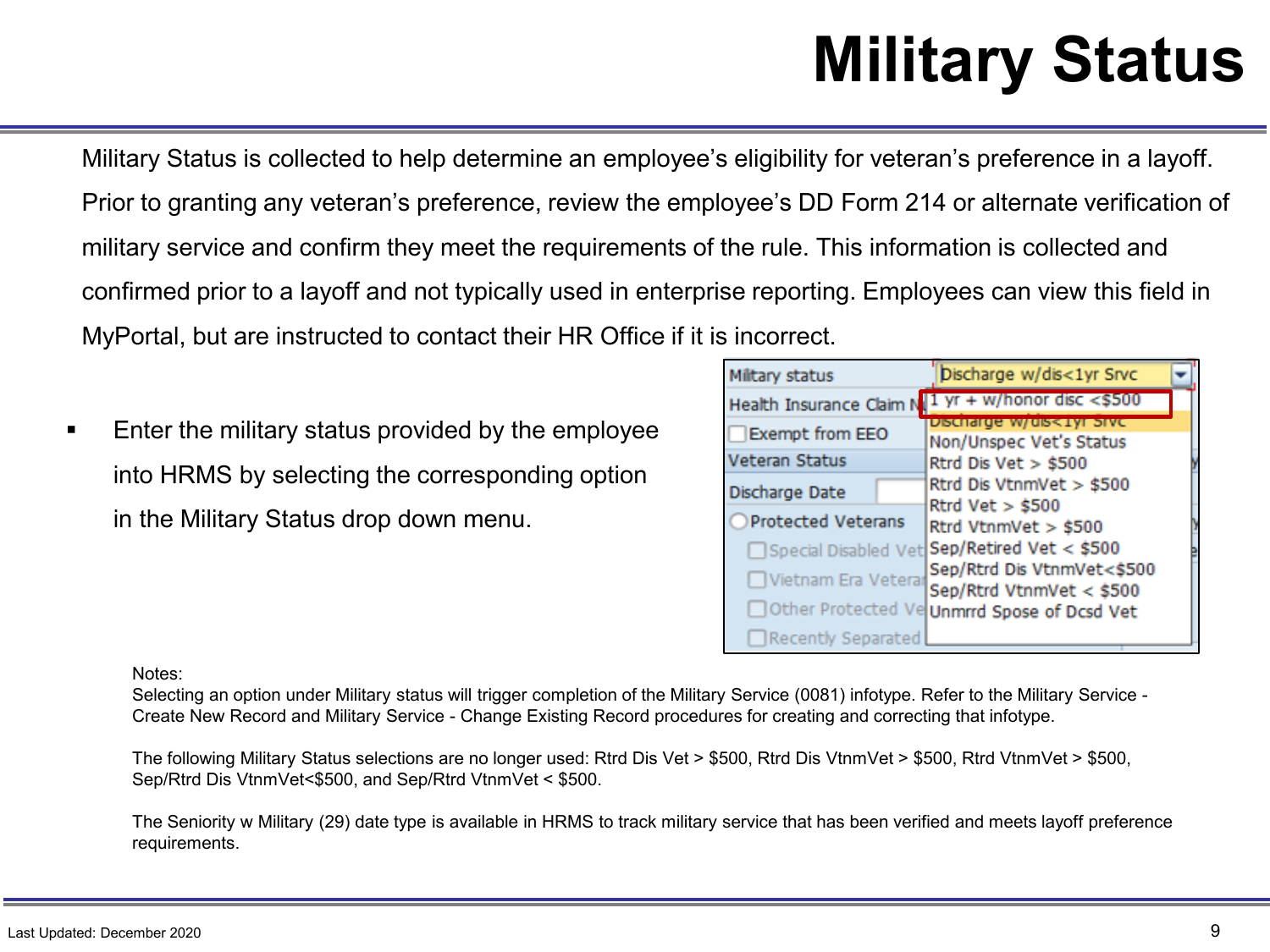## **EEO Exemption Status**

- Check the "Exempt from EEO" box in HRMS if an employee is exempt from federal Equal Employment Opportunity (EEO) reporting.
- During a rehire or appointment change action, be sure to review the employee's EEO Exemption status and update when

#### necessary.

Notes: The EEO Exemption only applies to federal reports to the Equal Employment Opportunity Commission. Affirmative Action reports within the state of Washington include all employees – including those marked Exempt from EEO in HRMS.

| <b>Additional Personal Data</b>       |                                       |   |                            |
|---------------------------------------|---------------------------------------|---|----------------------------|
| Ethnic origin                         | Hispanic                              |   |                            |
| Ethnicity(New)                        | Hispanic/Latino                       |   |                            |
|                                       |                                       |   |                            |
| Race Data                             |                                       |   |                            |
| Race Category                         |                                       |   | m                          |
| American Indian/Alaskan Native<br>↵   |                                       |   |                            |
| Asian                                 |                                       |   |                            |
| <b>Black or African American</b><br>√ |                                       |   |                            |
|                                       | Native Hawaiian or Other Pac Islander |   |                            |
| White                                 |                                       |   |                            |
| a a a                                 |                                       | ۰ |                            |
| Military status                       | Non/Unspec Vet's Status               |   | 1 yr + w/honor disc $<$ \$ |
| Health Insurance Claim Number         |                                       |   |                            |
| Exempt from EEO                       |                                       |   |                            |

The Equal Employment Opportunity Act of 1972, section 701(f) provides the definition of employees exempt from EEO reporting:

(f) The term "employee" means an individual employed by an employer, except that the term "employee" shall not include any person elected to public office in any State or political subdivision of any State by the qualified voters thereof, or any person chosen by such officer to be on such officer's personal staff, or an appointee on the policy making level or an immediate adviser with respect to the exercise of the constitutional or legal powers of the office. The exemption set forth in the preceding sentence shall not include employees subject to the civil service laws of a State government, governmental agency or political subdivision.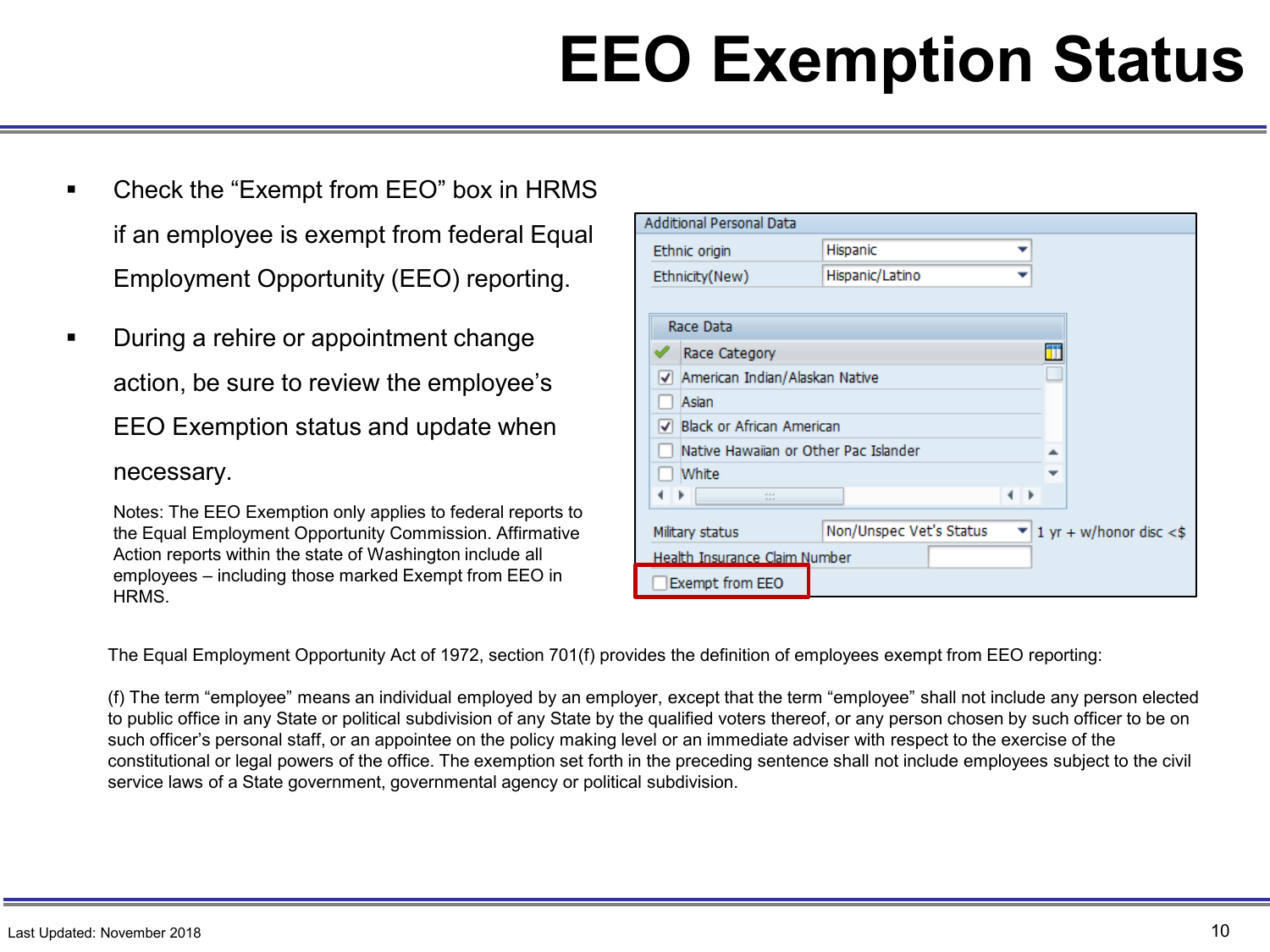### **Veteran Status**

Veteran data is collected from the employee to help determine workforce representation. This helps agencies and the enterprise develop and implement affirmative action plans and strategies to ensure fair representation and make our workforce more diverse and inclusive. Employees can view and update this information in MyPortal.

 Use the Veteran Status Crosswalk below to determine the appropriate Veteran Status selections in HRMS based on the employee's selections on the employee data form.

| 10. Veteran Status? Select all that apply.        |                 |           |                                    |
|---------------------------------------------------|-----------------|-----------|------------------------------------|
| Are you an Eligible Veteran?                      | Yes $\boxtimes$ | No $\Box$ | If yes, discharge date: 08/31/1981 |
| Are you a Vietnam Era Veteran?                    | Yes $\Box$      | No ⊠      | Type of discharge: Honorable       |
| Are you a Veteran w/service-connected disability? | Yes $\Box$      | No ⊠      |                                    |
| Are you a Special Disabled Veteran?               | Yes $\Box$      | No ⊠      |                                    |

*Sample Veteran Status options on the Employee Affirmative Action and Demographic Data form.*

#### **Veteran Status Crosswalk**

| Question                                             | Response     | <b>HRMS Veteran Status Selection</b>                         | Veteran Status                                                              |
|------------------------------------------------------|--------------|--------------------------------------------------------------|-----------------------------------------------------------------------------|
|                                                      |              |                                                              | 08,<br>Discharge Date                                                       |
| Are you an Eligible Veteran?                         | Yes          | <b>Other Protected Veteran</b><br>(and enter Discharge Date) | ● Protected Veterans<br>Special Disabled \                                  |
|                                                      | <b>No</b>    | Non Veteran                                                  | Vietnam Era Vete                                                            |
|                                                      | <b>Blank</b> | Prefers Not to Answer                                        | Other Protected                                                             |
| Are you a Vietnam Era Veteran?                       | Yes          | Vietnam-era Veteran<br><b>Other Protected Veteran</b>        | Recently Separat<br>Armed Forces Set                                        |
|                                                      | No or Blank  | No selection                                                 | Disabled Veteran<br>◯ Not a Protected Ve                                    |
| Are you a Veteran w/service-connected<br>disability? | Yes          | Disabled Veteran<br><b>Other Protected Veteran</b>           | ○ Prefers Not to Ansv<br>O Non Veteran                                      |
|                                                      | No or Blank  | No selection                                                 |                                                                             |
| Are you a Special Disabled Veteran?                  | Yes          | Special Disabled Veteran<br>Other Protected Veteran          | Note: The following V<br>no longer used: Rece<br><b>Armed Forces Servic</b> |
|                                                      | No or Blank  | No selection                                                 | Protected Veteran.                                                          |



'eteran Status options are ntly Separated Veteran, e Medal Veteran, Not a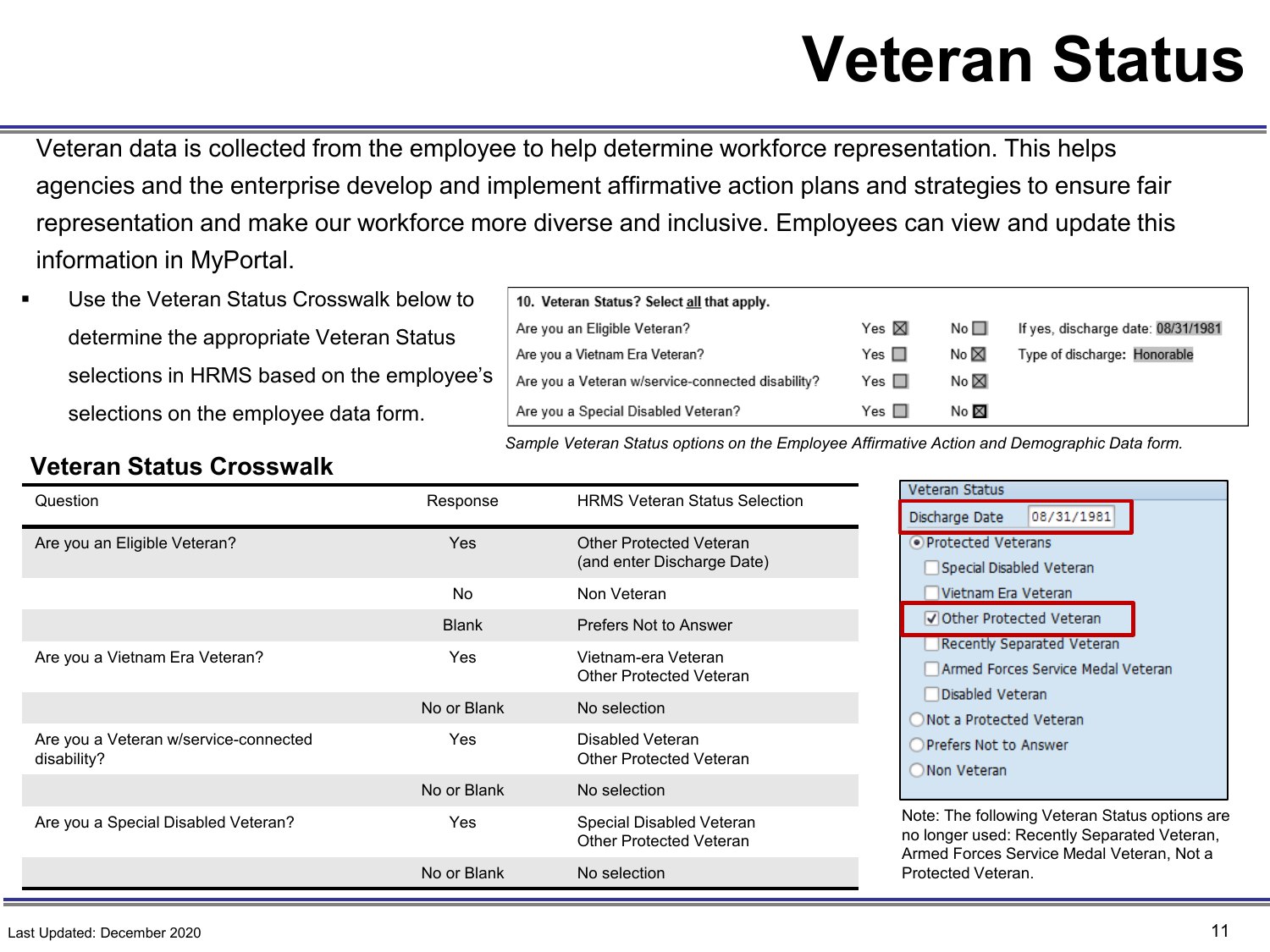# **Disability**

Disability data is collected from the employee on the Employee Affirmative Action and Demographic Data form (or similar agency employee questionnaire) to help determine workforce representation. This helps agencies and the enterprise develop and implement affirmative action plans and strategies to ensure fair representation and make our workforce more diverse and inclusive. Employees can view and update this information in MyPortal.

Disability information is often disclosed through other HR related processes; however, the employee must authorize any changes to their disability status for affirmative action purposes.

 Use the Disability Status Crosswalk below to determine the appropriate Disability Status selection in HRMS based on the employee's selection on the employee data form.

#### **Disability Status Crosswalk**

| Question                               | Response     | <b>HRMS Disability Status Selection</b>                                               |
|----------------------------------------|--------------|---------------------------------------------------------------------------------------|
| Are you a person with a<br>disability? | Yes.         | Has a disability (or previously had one)*<br>(enter Disability Date and Date Learned) |
|                                        | Nο           | Does not have a disability                                                            |
|                                        | <b>Blank</b> | Not informed/unknown                                                                  |

\*Do not include those who *previously* had a disability since they no longer meet the definition. Use Does not have a disability instead.

#### Notes:

The Disability Date is not used by the state of Washington; however HRMS requires an entry if the Disability Status is set to Has a Disability (X). If you know the employee's disability date, enter that date; otherwise, enter the date you learned of the disability (same date as the Date Learned field).

Medical documentation is not required to confirm a disability for affirmative action purposes - the employee's attestation of the disability is sufficient. Data for persons with disabilities comes solely from the Disability check box and does not consider the Special Disabled Veteran box.

#### 7. Are you a person with a disability?

Veterans with a service-connected disability may also meet the definition of a person with a disability. Select both if applicable.

Yes  $\boxtimes$  No  $\Box$ 

*Sample Disability Status on the Employee Affirmative Action and Demographic Data form.*

| <b>Disability</b> |                            |  |
|-------------------|----------------------------|--|
| Status            | Has a disability (or pre ▼ |  |
| Disability Date   | 01/15/2020                 |  |
| Date Learned      | 01/15/2020                 |  |

*This example corresponds with the selections on the sample employee data form above. Disability Date and Date Learned are the date the employee signed the form.*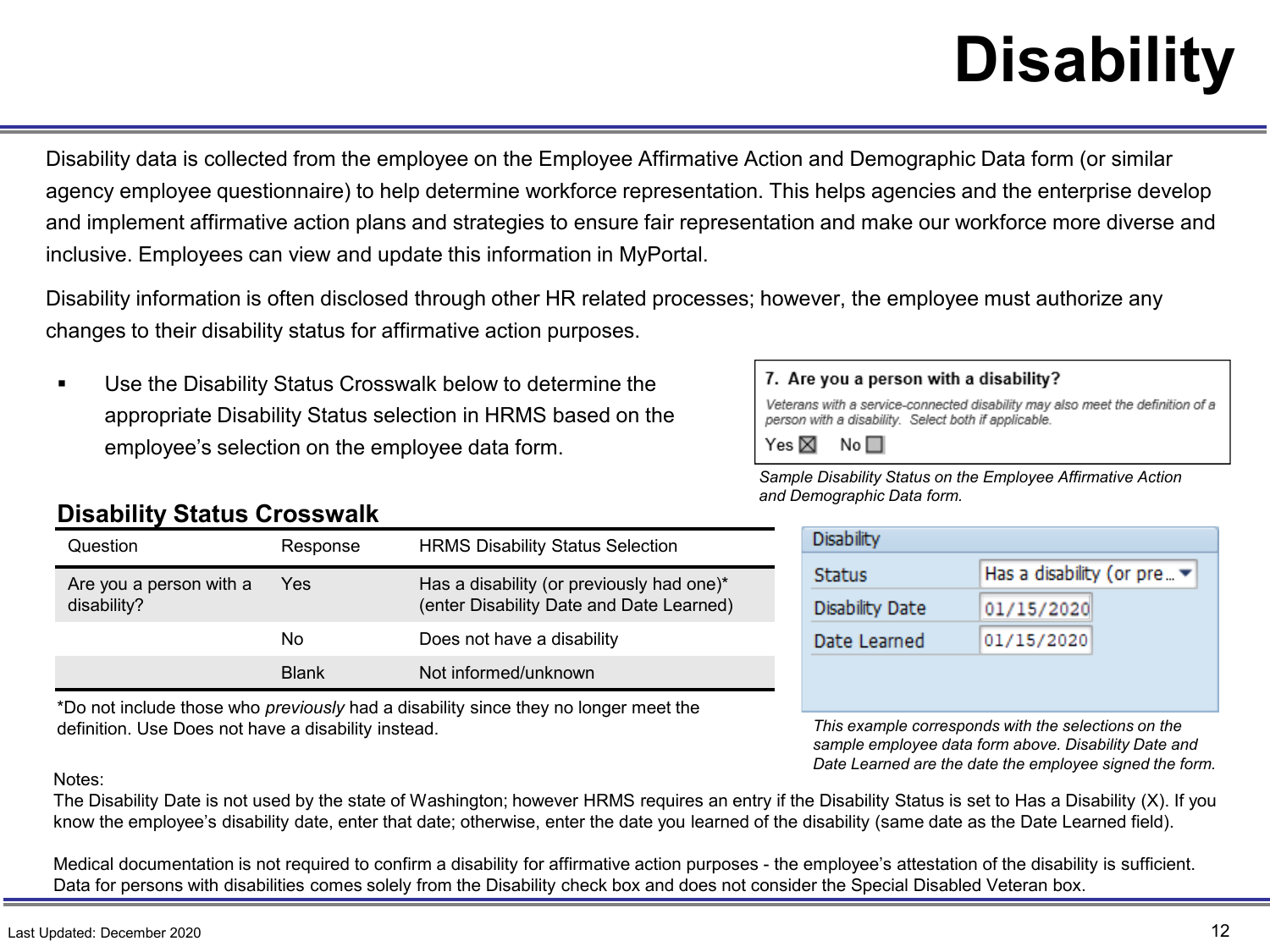### **LGBTQ+**

LGBTQ+ identity data is collected from the employee on the Employee Affirmative Action and Demographic Data form (or similar agency employee questionnaire) to help determine workforce representation. This helps agencies and the enterprise develop and implement affirmative action plans and strategies to ensure fair representation and make our workforce more diverse and inclusive. Employees can view and update this field in MyPortal.

- Enter the employee's LGBTQ+ identity into HRMS by selecting the appropriate option in the LGBTQ+ drop down menu based on the employee's selection on the employee data form.
- This field will default to Unspecified. If the employee has not yet completed an Employee Affirmative Action and Demographic Data form (or other agency questionnaire) or did not answer the LGBTQ+ question, select Unspecified in the LGBTQ+ field in HRMS.

| 8. Do you identify as LGBTQ+?<br>Information used to account for workforce representation. |  |  |
|--------------------------------------------------------------------------------------------|--|--|
| $Yes \boxtimes No \square$                                                                 |  |  |
| Sample LGBTQ+ status on the Employee Affirmative Action<br>and Demographic Data form.      |  |  |

| <b>Additional Demographics</b> |  |  |
|--------------------------------|--|--|
| Yes                            |  |  |
| No                             |  |  |
|                                |  |  |
|                                |  |  |